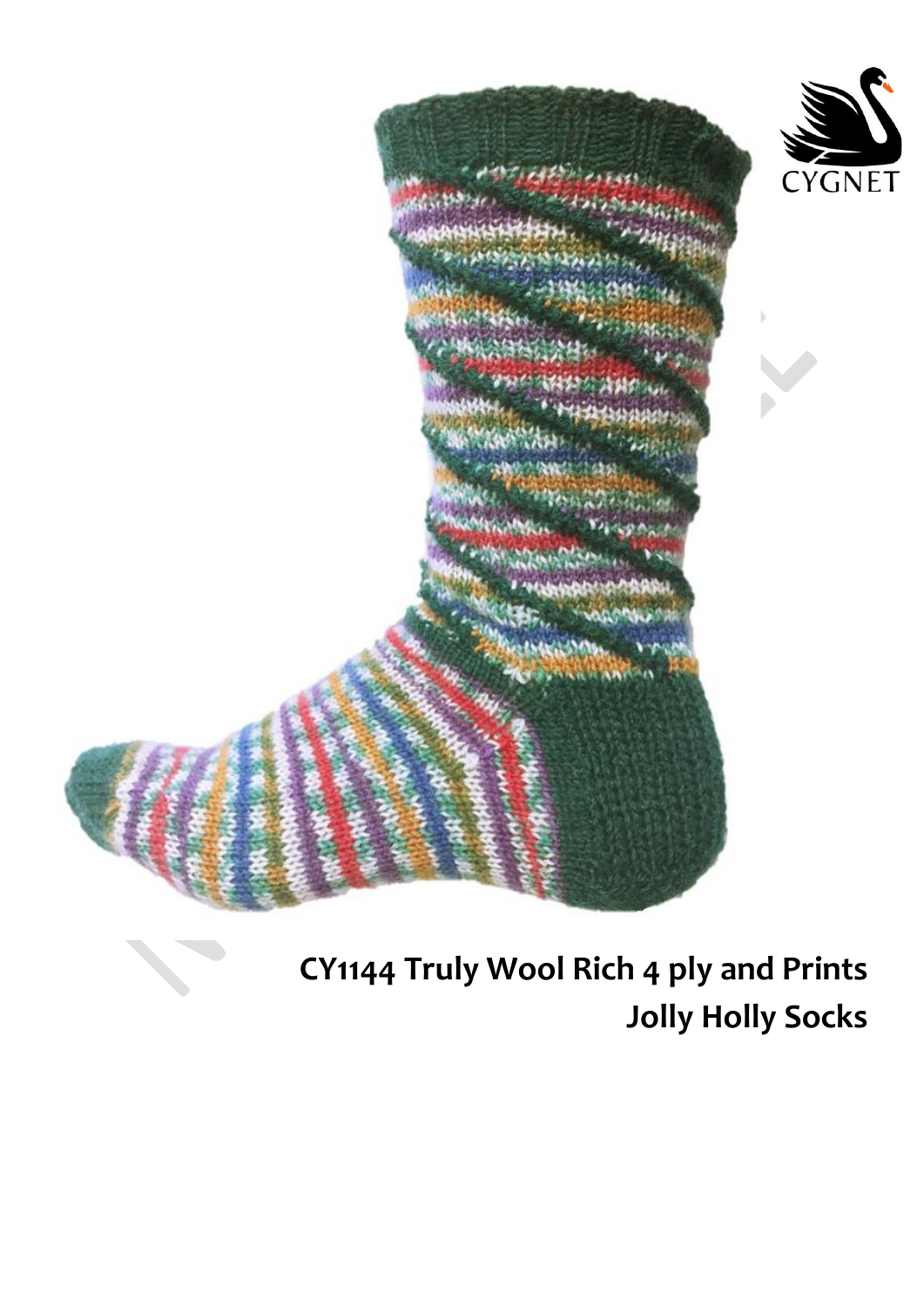| <b>Materials</b>                                         |                                                 |   |                                |
|----------------------------------------------------------|-------------------------------------------------|---|--------------------------------|
| <b>Cygnet Truly Wool Rich 4ply Holly 204</b>             | 50g                                             | 1 | <b>CC (Contrasting Colour)</b> |
| <b>Cygnet Truly Wool Rich 4 ply Prints Mossdale 4572</b> | 100 <sub>g</sub>                                | 1 | MC (Main Colour)               |
| <b>Needles and equipment</b>                             | <b>Tension</b>                                  |   |                                |
| 2.75mm double pointed needles                            | 32 sts x 44 rows per 10 cm (4 inch) square over |   |                                |
| Tapestry needle                                          | stocking stitch                                 |   |                                |
| Stitch markers                                           |                                                 |   |                                |
|                                                          |                                                 |   |                                |

# **Abbreviations**

K knit p purl st stich yo yarn over sl1 slip 1 st knitwise k2tog knit 2 together ssk Slip 2 stitches knit-wise onto the right needle, insert the left needle into the front of these stitches and stitch both together to decrease by one

### **PATTERN**

Cast on 64 stitches in Contrasting colour.

Join without twisting, place a stitch marker at the beginning of the round

Create the cuff with 12 rounds of Knit 2, Purl 2.

For the pattern you will need to have 4 strands of the contrasting colour, starting with one on each needle. Each strand creates one of the diagonal swirls, so there is no need to carry the yarn along the back of the sock to the next swirl. Please note when you are creating the spiral you need to carry the plain yarn (green) across the front at all times and the main colour (patterned) across the back.

When adding more yarn, tie a small knot on the front and weave in the ends down the green on the outside or up into the rib. You will always have the contrasting colour one stitch to the left of the first purl required by the pattern. This yarn is pulled slightly to accommodate the 3 purl stitches, as you are using the yarn over stitch it creates a 3D effect. Ensure that when you're carrying the main colour behind the 3 purl stitches the tension is kept even and do not pull the yarn to ensure the sock isn't too tight. Then start the pattern:

**Round 1 \*** CC P3, MC K13, repeat from \* to end **Round 2 \*** MC K1, CC P3, MC K12, repeat from \* to end **Round 3 \*** MC K2, CC P3, MC K11, repeat from \* to end **Round 4 \*** MC K3, CC P3, MC K10, repeat from \* to end **Round 5 \*** MC K4, CC P3, MC K9, repeat from \* to end **Round 6 \* MC K5, CC Bet 0.02 K8,** repeat from \* to end **Round 7 \*** MC K6, CC P3, MC K7, repeat from \* to end **Round 8 \*** MC K7, CC P3, MC K6, repeat from \* to end **Round 9 \* MC K8, CC RO, MAC K5,** repeat from \* to end **Round 10 \*** MC K9, CC P3, MC K4, repeat from \* to end **Round 11 \*** MC K10, CC P3, MC K3, repeat from \* to end **Round 12 \*** MC K11, CC P3, MC K2, repeat from \* to end **Round 13 \*** MC K12, CC P3, MC K1, repeat from \* to end **Round 14 \*** MC K13, CC P3, repeat from \* to end

**Round 15 \*** CC P1, MC K13, CC P2, repeat from \* to end **Round 16 \*** CC P2, MC K13, CC P3, repeat from \* to end

Repeat these 16 rounds 4 times (or desired length of sock before heel).

## **Heel flap**

Change to CC.

For the heel you will just be using needles 1 and 4, needles 2 and 3 will be left with their 32 stitches on for later.

**Set up 1** Needle 1 stitches knit turn work and purl back across needles 1 and 4 we will just be working on these 32 stitches for the heel flap (all these stitches should now be on one needle).

**Row 1** \* Slip 1, K1, repeat from \* to end **Row 2** Slip 1, then Purl to end

> Repeat rows 1-2 until 32 rows have been completed

#### **Turning the heel**

**Row 1** K18, K2tog, K1, turn **Row 2** Slip 1, P5, P2tog, P1, turn **Row 3** Slip 1, K to stitch before gap, K2tog, K1, turn **Row 4** Slip 1, P to stitch before gap, P2tog, P1, turn